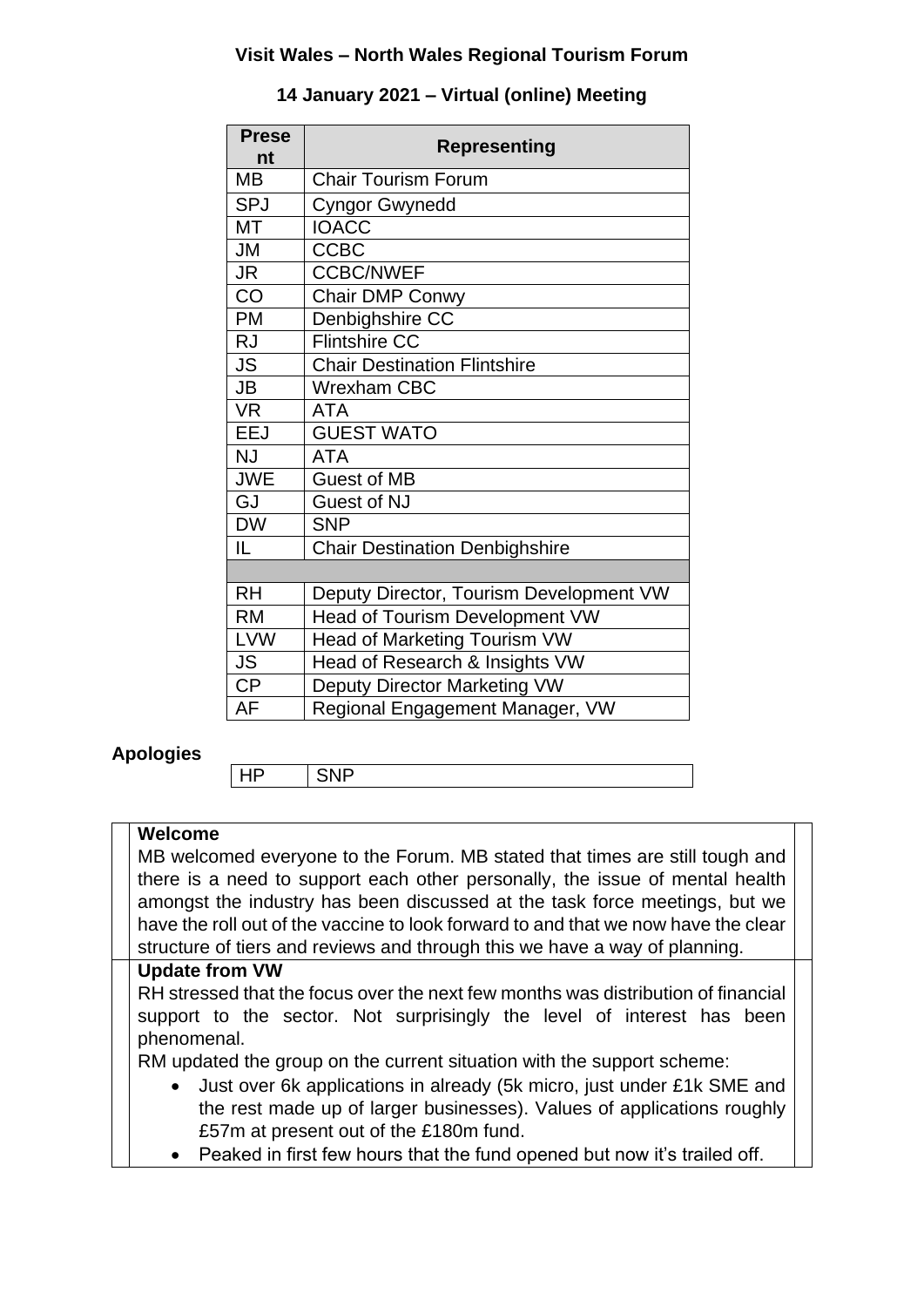- Some applications are ineligible i.e. some duplicates, non-tourism businesses etc.
- The current scheme covers the six weeks up to the end of January 2021 and we are looking about what can be done next and lobbying UK Government on national led schemes; VAT, furlough, delay repayments.
- We have a good relationship with UK Tourism Minister and input at UK level discussions (TIER, Tourism Industry Council) so all issues raised at a Wales level are being raised with UK Government
- Just need to re-iterate that the announcement on funding schemes by the UK Gov last week and that a pot of £227m for Wales was forthcoming, when in fact this was included in the £600m guaranteed for **Wales**

MB was pleased to report that the application process for the Sector Specific Fund was much easier this time and that other business had report the same to him.

RH continued to update

- We now have the alert levels in place & legally, regulations have to be reviewed every three weeks but can be changed within this time frame.
- Next reviews will be 28 Jan, 18 Feb and 11 March.
- The mood is that there will tightening of restriction before they are relaxed with new strains and unlikely to change before March.
- As the R number reduces we can review but the chance of us moving to level 3 is highly unlikely before the next review date, a situation similar to that in England and Scotland.
- We now have a roll out of vaccine with a view to get through the categories ASAP with a likelihood of 50% of the population being vaccinated by the spring. But we need to be aware of these new strains and the fact that the under 50s will still need to be vaccinated.
- Mitigations need to be place for a while yet
- Normality for February half term week is unlikely.

NJ asked about restriction remaining in place on a pan Wales basis or scope for regional, RH stated that the alert plan allowed for regional variation but at the moment the national approach is unlikely to change at this time. Key issue being the spread in NE Wales. Industry are asking for stronger enforcement to ensure people are not traveling to the NPs the more we can enforce now the more chance we have of getting the disease under control and we can get back to level 3 and then 2 asap.

AJ asked if self-catering could open for Easter. RH understood it was difficult re forward planning but it depends entirely on where we are in the alert levels. RH added Ministerial daily updates gave an indication in between review dates and if we were meeting criteria. RH did state that accommodation can be made available for key workers and the vulnerable. The Tourism Task Force continues to meet on a weekly basis and the focus last week was on longer term finance, mental health and forward planning. There is discussion on the move to free grading from April 2021 and possible statutory registration, whilst this has been debated before to ensure a level playing field for operators in terms of health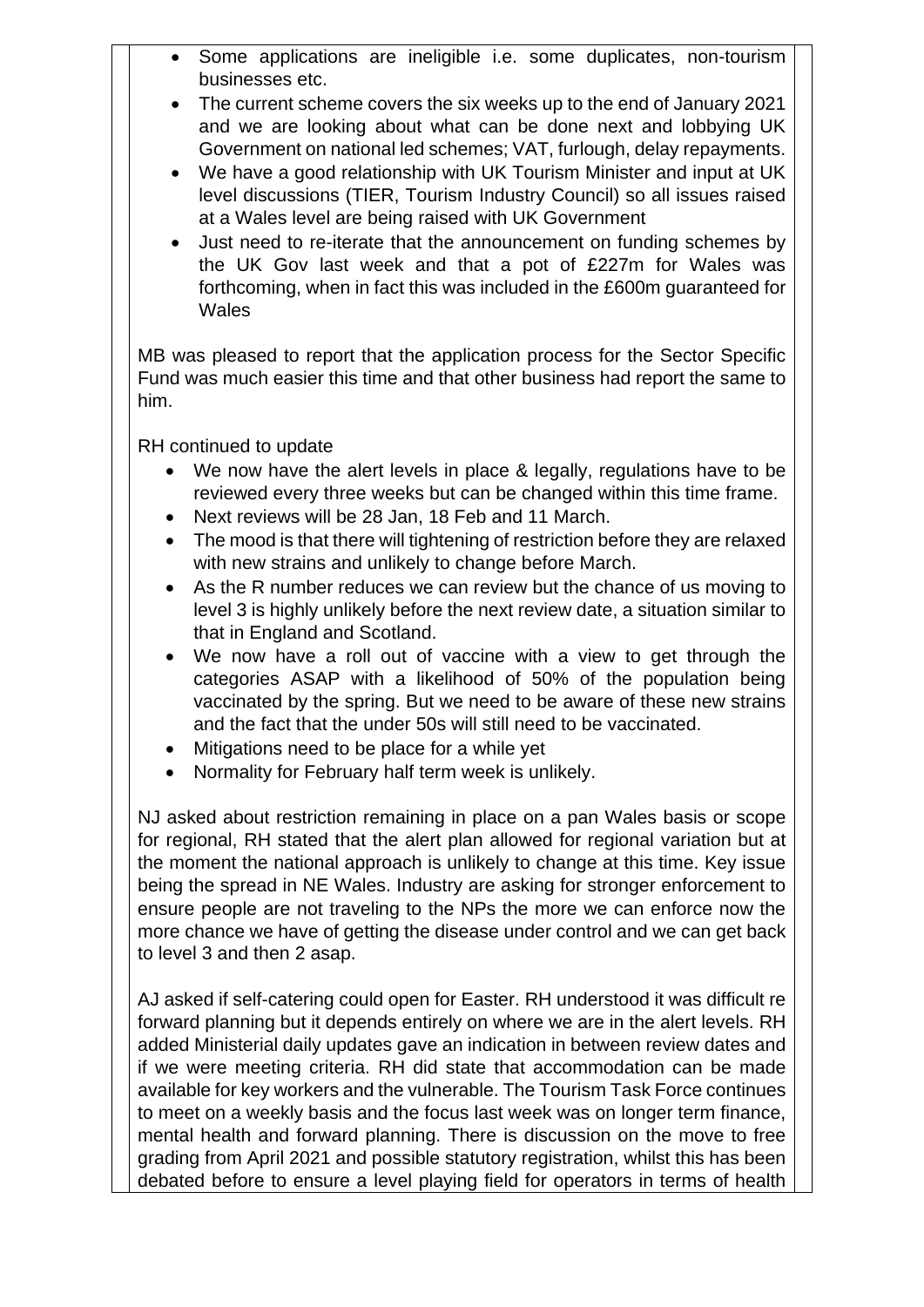and safety etc. It could be a tool to look at second home ownership and the effects they have on local communities – RH welcomed any views. Skills are also on the agenda at this time, issues such as skills lost to other sectors where the gaps are. Sharon Lusher has recently been appointed as chair of the Skills Partnership which liaises closely with the Regional Learning Skills Partnerships and sector representatives.

RH wanted to say a big 'thank you' to Local Authority colleagues who had work tirelessly with short notice to distribute business grants.

LVW

3 main projects at the moment

- Mental Health which has come up at the Task Force meetings. WG have been asked to look at how we can deliver to the tourism sector. Currently scoping and looking for gaps. We are not looking to deliver but to look at what we can help happen i.e. what has happened with the agriculture sector where WG have facilitated Mind Cymru to deliver a sector specific programme. There are services in play like Hospitality Action.
- We are also looking at the logistics and a business case around a potential voucher/incentive scheme to help stimulate bookings as soon as it is safe to do so. Importantly, that includes looking at the influence that a voucher scheme can have in spreading benefit and managing visitors as well as just stimulating bookings, if market demand is already present e.g. encouraging people to areas or products where there is capacity so it's as much about management of visitors as it is about stimulating business.
- With respect to future planning we are looking at running a virtual roadshow We are looking at the logistics and working closely with regional colleagues so we can deliver this as part of the Forum. We are of course meeting with stakeholder and the four regional fora to help tailor our messages.
- Finally Addo is now underpinning our comms and the ethos we will use for the rest of 2021 as well as us hoping to rejuvenate the Year of Outdoors.

CO had an observation regarding the Addo messaging and asked if it could be run community wide, levels of refuse are still high despite the fact that we have no visitors. LVW agreed and we are having those discussion with the LAs and NPs. LVW added that we are conscious of the need for a welcome back message. We are in discussion with the national media who focus in on isolated incidents of people travelling to beauty spots from other home nations. SPJ added that Gwynedd are working with 20 communities to review local challenges which arose over summer 2020.

CC explained that she was now covering Mari Stevens role as DD for marketing

- First priorities were how VW can work with stakeholders on a recovery plan. This is not a road map to recovery.
- Short term (Jan April) looking at The Corona Virus Control Plan, the alert level restrictions as they gradually fall and what support we can continue to provide, not just financially but scenario planning, comms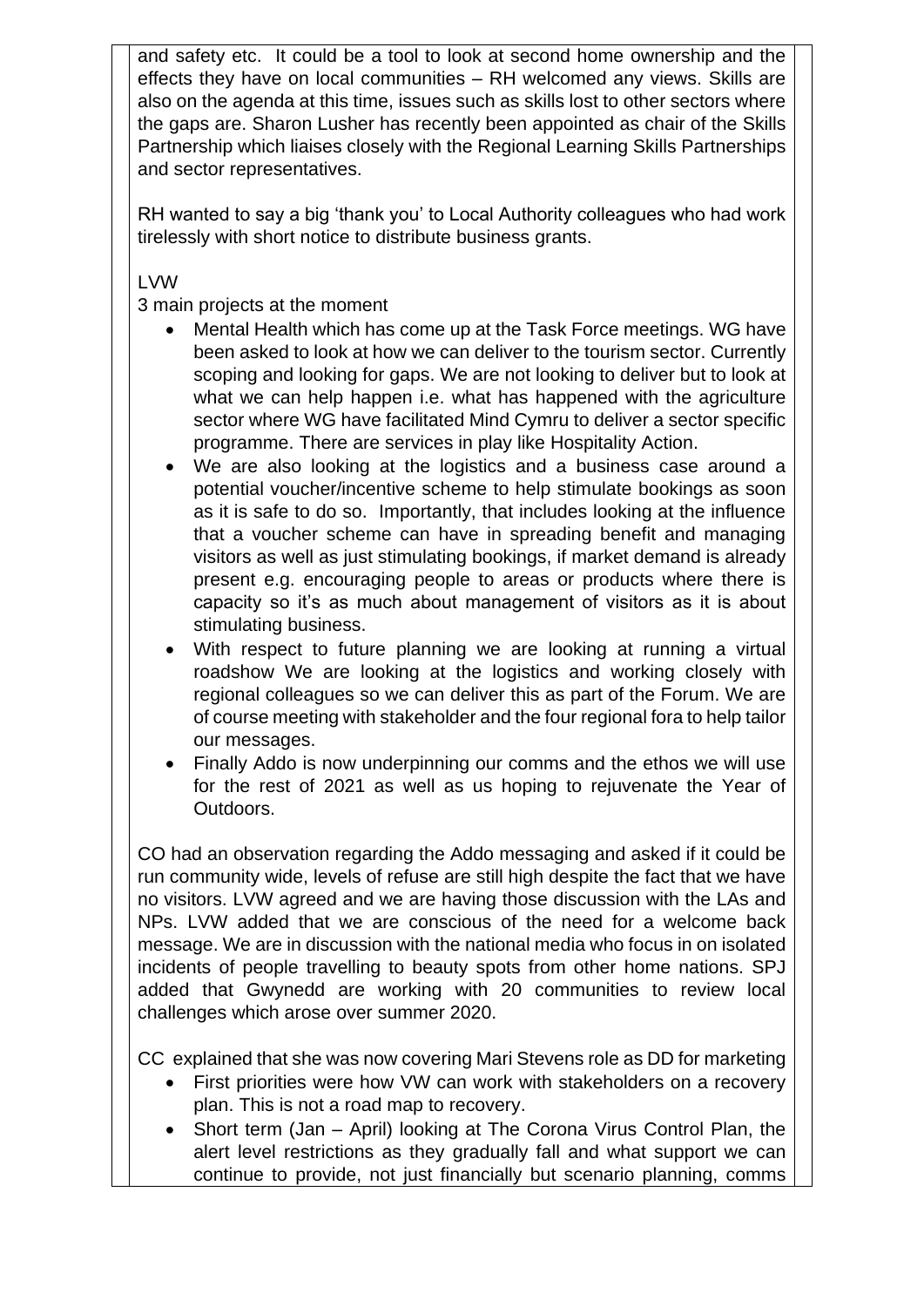messaging to stakeholders and communities to ensure we are delivering safe environments. We want to use the Addo messaging in a sensitive way to ensure this happens.

- As we move to level 3 and 2 we need to be ready to convey the correct messaging to visitors and that restrictions may be different from those in other home nations.
- We need to help the sector to get messages out that our product is a safe place to visit and re build public confidence, we also want to discuss future interventions and how we continue to lobby UK Government for financial support and what interventions the sector needs as we move out of the pandemic.
- $\bullet$  In the medium term (April June) we will focus on how we stimulate and control demand in the honey pots. We will work with research colleagues and stakeholders to anticipate levels of demand as we start to open up
- In the medium to long term we will look at how we develop our local visitor economies again, re building confidence and tailoring recovery plans for sun sectors such as events, business tourism and the cruise market.
- And finally how do we re look at '*Priorities for the Visitor Economy 2020- 2025* ' and work with you to decide what is relevant now and what needs to be refreshed and updated - this will work through the Task Force, The Regional Fora and finally with the wider stakeholders through the planning workshops we have discussed
- On a positive note and in respect of Brexit we plan on using St David's Day as a start for us to look to our international markets
- Need to be aware of consumer sentiment as we come out of the pandemic. We plan to project Wales around wellbeing and doing good things. We know visitors are looking for sustainability, less of a carbon foot print, wellbeing experiences etc.
- We will be holding a 72 hour virtual global event engaging with diaspora and key celebrities and stakeholders to celebrate Wales.

MB thanked VW and was pleased that the wellbeing and sustainability were core to the future, it is what the NW Fora had aligned to develop.

## **Tourism Research & discussion**

JS gave an updated to the forum focusing on the data sources that had been available during the pandemic and gave general update. Unfortunately the two main surveys which we rely on to measure value and volume of tourism (GBTS & GBDVS) have been impacted by the pandemic to measure data. We are working closely with the other 'Visits' and the ONS to refine our approach moving forward.

### **Partner updates**

MB invited asked if the guests to the Fora wanted to input

JWE gave an overview of the Snowdonia 360 product, interest in the product had been very encouraging and felt the offer was ideal to distribute visitors away from the 'honeypots'. JWE wanted to know about mechanisms to report people travelling into the region under current restrictions. CC stated that we have assets to share with stakeholders to re inforce messaging and added that there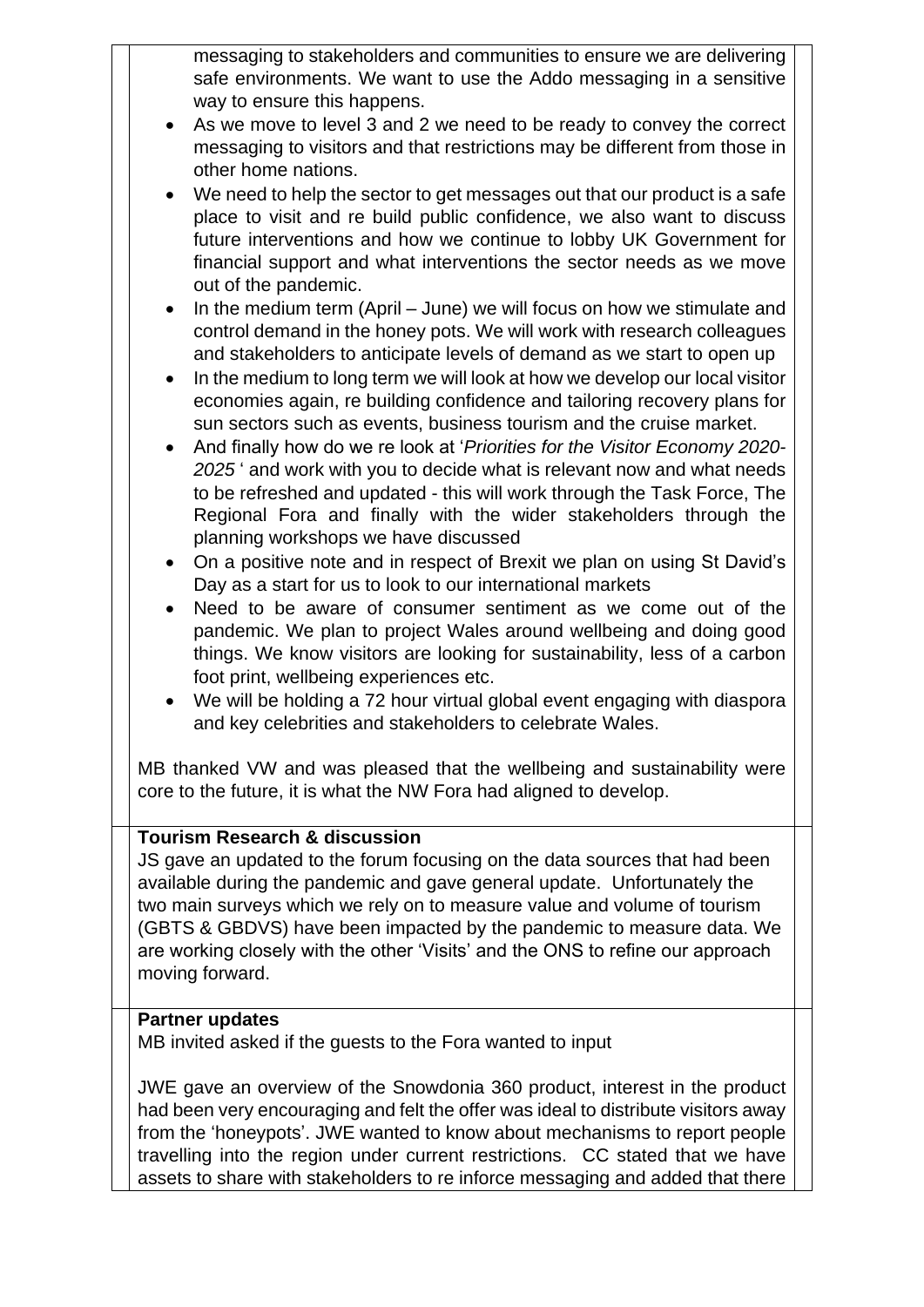was a strengthened campaign surrounding the stay at home messaging. In response to the regulatory aspects SPJ stated that contraventions needed to be reported to the Police and any Business contravening regulations should be reported to LA public projection.

CC added we will be promoting TWW in association with the outdoors as we open up and move people away from the 'honeypots' and explore more. And link to products such as the 360. LVW added that one of the benefits of routes is that they are a safe way to travel. A discussion on the issues of camper van and illegal parking camping took place. JWE agreed and stated they were looking at developing a code of conduct to ensure campervans used licensed sites and act responsibly. SPJ stated that they were reviewing the challenges surrounding by Motor Home and the concerns of illegal camping.

GJ stated that there had been upsurge in demand for caravan pitches in 2020. There had been an additional 80k units sold in 2020. Wild camping has become endemic and the litter problems that come with it.

We need waste points as we can't stop it – we need to possibly adopt the French approach and use our public car space with additional facilities and associated payments to local communities, we need to manage this strictly and quickly and needs to be driven by LAs. MB asked if we could add this to the agenda of the next meeting.

### DW – SNP

- SNO also looking to wild camping and working with Gwynedd and Bangor UNI
- Ambassadors scheme launched Dec 2021
- 70<sup>th</sup> anniversary of park this year and looking to publish book to celebrate achievements - 70 things to do in the park and look at spreading visitor impact.

MB asked if there is a reduction in visitors following recent comms – DW confirmed that it had worked.

SPJ gave an update from Cyngor Gwynedd:

- Gwynedd had been busy with business support recovery planning and consultation
- Reviewing priorities for next 10 years and looking at funding opportunities to deliver those
- Looking at ways to build community confidence for the forthcoming season
- On business support Gwynedd have dealt with £100m of funding to businesses. Over 3k payment made over December and we have over 500 applications for the discretionary fund
- Secured funding for town centre support and future proofing. Also funding for COVID secure activity in town centres and key resorts
- Bids into WG for to help businesses in digital development and projects in relation to food tourism
- Gwynedd have been supporting a '*support local campaign'*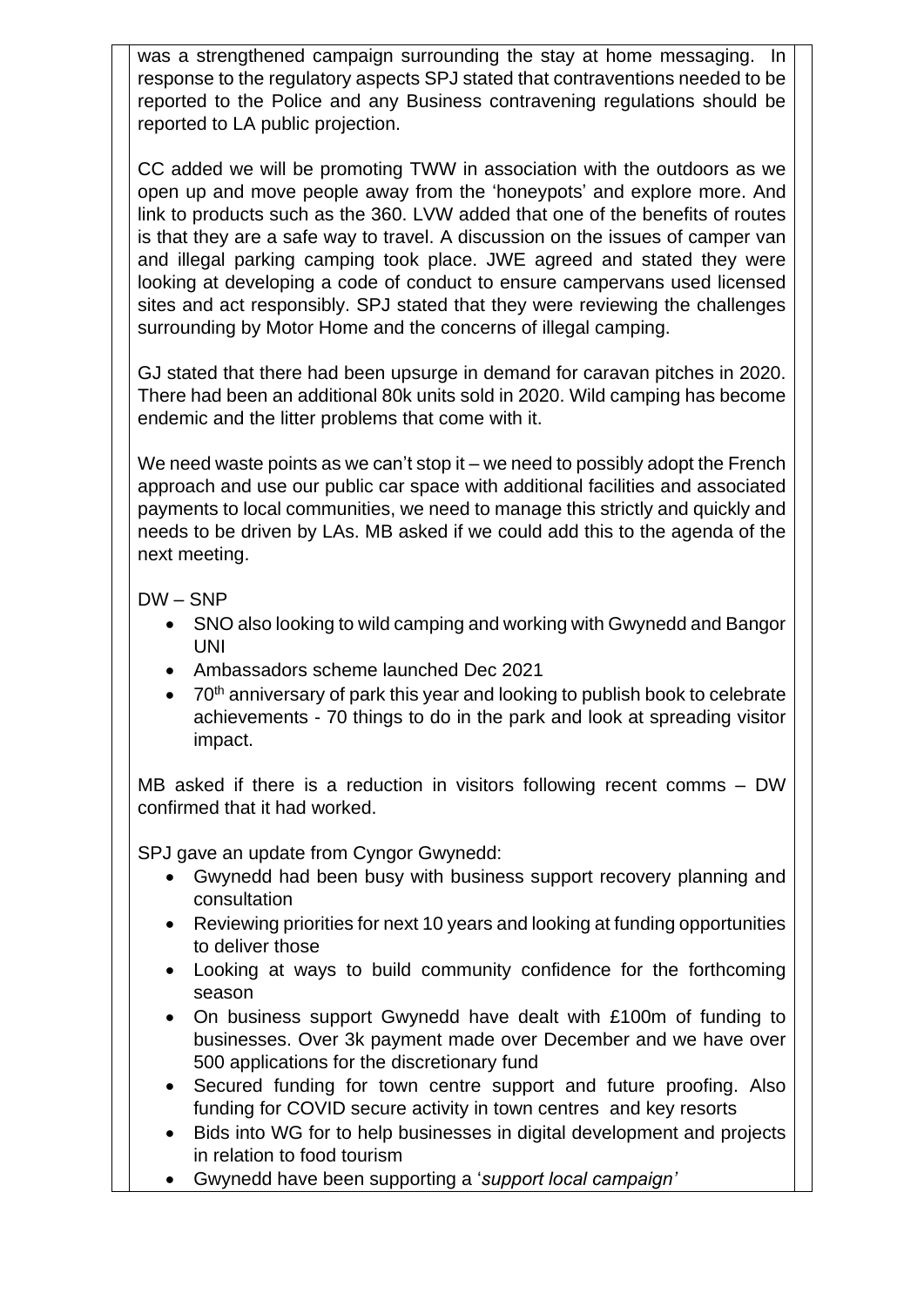- TAD in Caernarfon work at the castle is underway
- Further cash injection to Neuadd Dwyfor in Pwllheli to the value of £850k
- Slate nomination progressing and we await final decision in the summer
- We are also consulting on second homes and looking at EV charging points

# MT – IOACC

- Brexit looking at mitigation plan and the effect around Holyhead.
- Traffic flows less but anticipating an increase by end January
- Contraflow on A55 until mid-February or longer if needed
- In discussion with WG re border control area at the port
- Focus on getting funding out to business over 1k payments made, discretionary grant opening 18 Jan until February
- Looking at priorities going forward to ensure we have adequate resources where needed.
- Also looking at how we can tackle issues of wild camping

# JM – Conwy

- Consumed with paying grants out and to date that figure is circa £80m
- Launch an ambassador programme in the near future
- Just concluded a study on the Caravan sector to the east of the county and the economic benefit they bring
- Refreshing economic strategy in light of COVID and Brexit
- Issue from trade is recruitment pre-season and we do not know when thing can open potentially 2 years of limited recruitment and the long termism effects
- DMP has been in consultation with Awel y Mor wind farm and NP and their transport plans

## PM – Denbighshire

- Heavily involved with grant activity and fielding enquiries
- Looking at future planning
- All public toilets closed and some car parks at honeypots
- We have set up a business recovery group
- Local shopping campaign and light up Denbighshire pre-Christmas
- DMP continues to meet with 4 on line Fora

# RJ – Flintshire

- Working hard on business support and recovery planning in place
- Continue to develop ambassador programme
- In terms of assets we have an 83mile signed leisure tour around the county and this could be aligned to the Wales Way.
- Flintshire also doing a shop local campaign

## JB – Wrexham

- Continue to work closely with Denbighshire and Flintshire
- COVID infection rates have increased but these are now decreasing